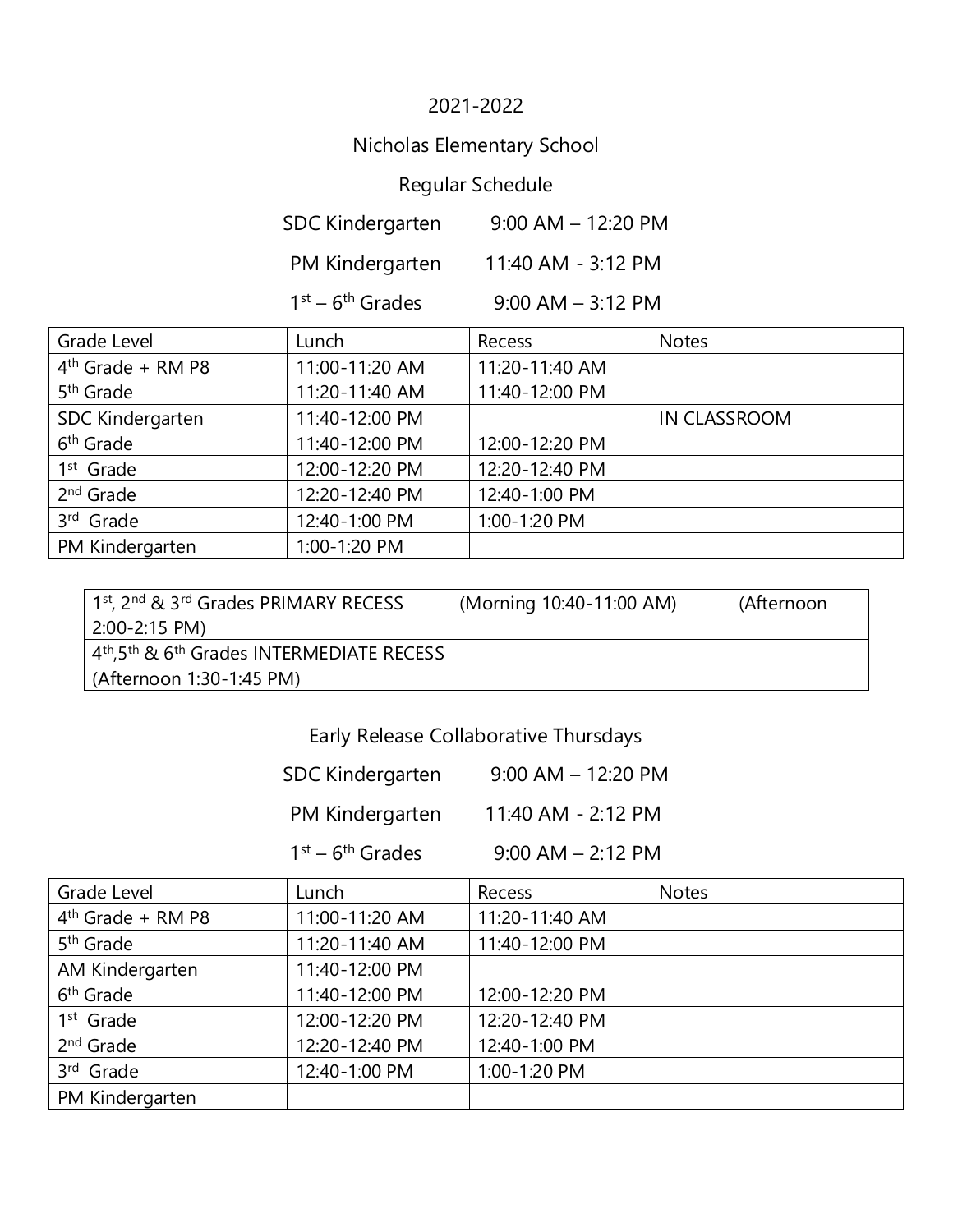(Afternoon 1:30-1:45 PM)

#### REVISED 8/23/21

#### 2021-2022

### Nicholas Elementary School

### Shortened Day Schedule

| <b>SDC Kindergarten</b> | $9:00$ AM $-$ 12:20 PM |
|-------------------------|------------------------|
| PM Kindergarten         | 11:40 AM - 3:12 PM     |
| $1st - 3rd$ Grades      | $9:00$ AM $-$ 1:05 PM  |
| $4th - 6th$ Grades      | $9:00$ AM $-$ 1:19 PM  |

| Grade Level                                                | Lunch                          |
|------------------------------------------------------------|--------------------------------|
| SDC Kindergarten                                           | 11:40-12:00 PM                 |
| PM Kindergarten                                            | 12:00-12:20 PM                 |
| Note for $1^{st}$ – $6^{th}$ Grades                        | Lunch is Optional at Dismissal |
| 1 <sup>st</sup> , 2 <sup>nd</sup> & 3 <sup>rd</sup> Grades | 1:05                           |
| 4 <sup>th</sup> , 5 <sup>th</sup> & 6 <sup>th</sup> Grades | 1:19                           |

| 1 <sup>st</sup> , 2 <sup>nd</sup> & 3 <sup>rd</sup> Grades PRIMARY RECESS | (Morning 10:45- |
|---------------------------------------------------------------------------|-----------------|
| 10:55 AM)                                                                 |                 |
| $4th,5th$ & 6 <sup>th</sup> Grades INTERMEDIATE RECESS (Morning 11:00-    |                 |
| 11:10 AM)                                                                 |                 |

#### **Rainy Day Lunch Schedule**

- 1 st Gr. =12:00 P.M.-12:30 P.M.
- 2 ndGr. =12:20P.M.-12:50 P.M.
- 3 rd Gr. =12:35 P.M.-1:05 P.M.
- 4 th Gr. + P8=11:00 A.M.-11:30 A.M.
	- 5 thGr. =11:20 A.M.-11:50 A.M.
	- 6 th Gr. =11:40 A.M.-12:10 P.M.

#### **Number of days: 14**